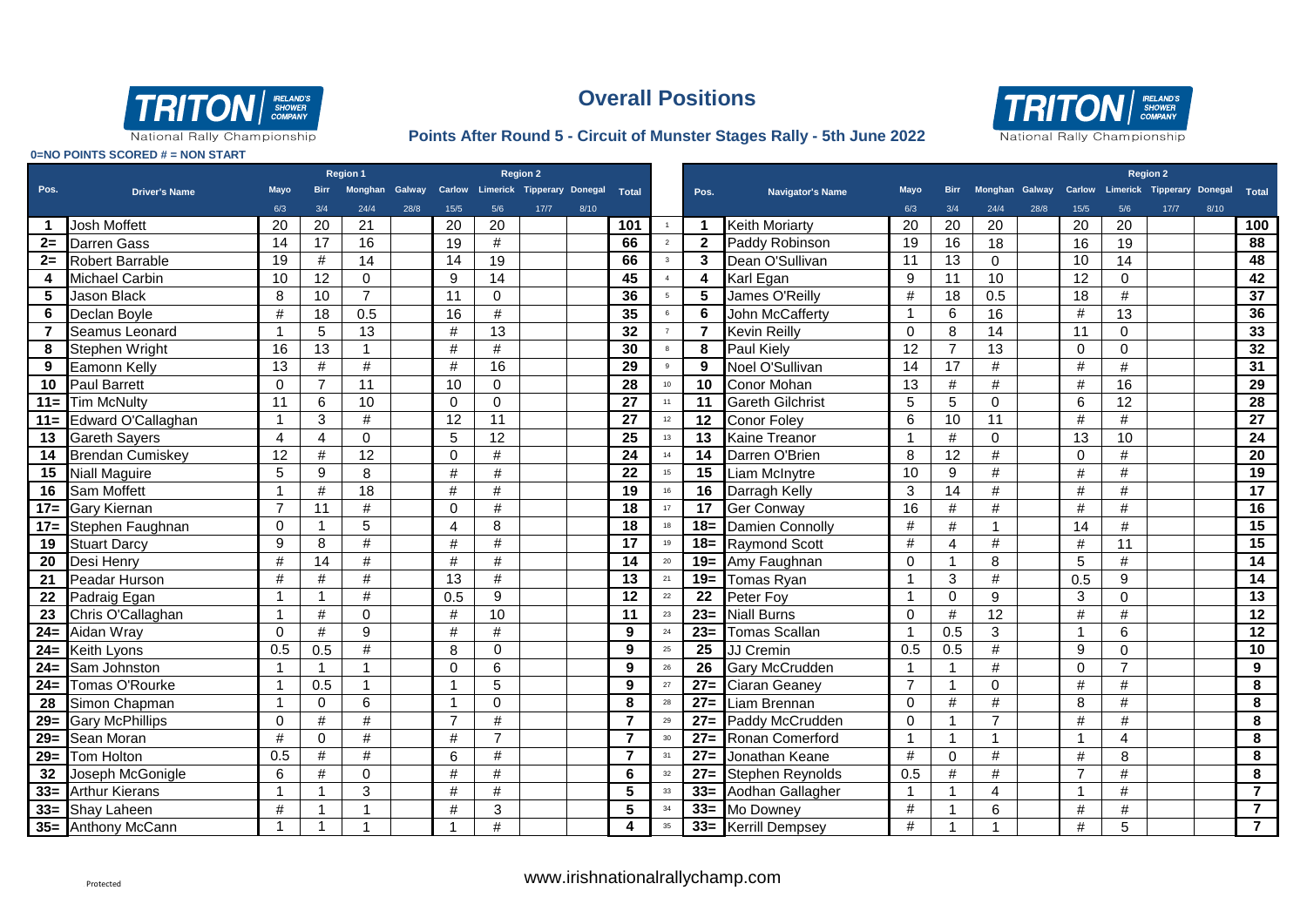



National Rally Championship

### **Points After Round 5 - Circuit of Munster Stages Rally - 5th June 2022**

|          |                      | Region 1     |                         |                |      |                         |                | <b>Region 2</b>                                        |      |                |    |        |                          |             |                |             |      |                |              | <b>Region 2</b>                                  |      |                |
|----------|----------------------|--------------|-------------------------|----------------|------|-------------------------|----------------|--------------------------------------------------------|------|----------------|----|--------|--------------------------|-------------|----------------|-------------|------|----------------|--------------|--------------------------------------------------|------|----------------|
| Pos.     | <b>Driver's Name</b> | Mayo         | <b>Birr</b>             |                |      |                         |                | Monghan Galway Carlow Limerick Tipperary Donegal Total |      |                |    | Pos.   | <b>Navigator's Name</b>  | <b>Mayo</b> | <b>Birr</b>    |             |      |                |              | Monghan Galway Carlow Limerick Tipperary Donegal |      | Total          |
|          |                      | 6/3          | 3/4                     | 24/4           | 28/8 | 15/5                    | 5/6            | 17/7                                                   | 8/10 |                |    |        |                          | 6/3         | 3/4            | 24/4        | 28/8 | 15/5           | 5/6          | 17/7                                             | 8/10 |                |
|          | 35= Brian Comiskey   | 1            | $\mathbf{1}$            | $\overline{1}$ |      | -1                      | #              |                                                        |      | 4              | 36 | 36     | Vinnie Boyd              |             | #              | 5           |      | #              | $\mathbf{0}$ |                                                  |      | 6              |
|          | 35= Johnny Jordan    | $\Omega$     | #                       | $\overline{4}$ |      | #                       | $\#$           |                                                        |      | 4              | 37 | $37 =$ | Damien McCann            | 1           |                |             |      | $\overline{1}$ | #            |                                                  |      | 4              |
|          | 35= Ryan McArdle     |              | 1                       | $\overline{1}$ |      |                         | $\#$           |                                                        |      | 4              | 38 | $37 =$ | <b>Emmet Brosnan</b>     | $\#$        | #              | $\Omega$    |      | $\overline{4}$ | $\#$         |                                                  |      | 4              |
|          | 35 Sean Brogan       | -1           | -1                      | $\overline{1}$ |      | $\overline{\mathbf{1}}$ | $\#$           |                                                        |      | 4              | 39 | $37 =$ | James McGlinchey         |             | 1              |             |      | 1              | $\#$         |                                                  |      | 4              |
|          | 35= Vincent Collins  |              | $\overline{\mathbf{1}}$ | $\overline{1}$ |      | $\overline{\mathbf{1}}$ | $\#$           |                                                        |      | 4              | 40 | $37 =$ | Jane Collins             |             | $\mathbf{1}$   |             |      | $\overline{ }$ | $\#$         |                                                  |      | 4              |
|          | 35= David Donoghue   | #            | #                       | #              |      | $\Omega$                | $\overline{4}$ |                                                        |      | 4              | 41 | $37 =$ | John Conway              | 1           | $\mathbf{1}$   |             |      | #              | 0.5          |                                                  |      | 4              |
|          | 35= Rory Carroll     | -1           | 1                       | $\mathbf{1}$   |      | #                       | 0.5            |                                                        |      | 4              | 42 | $37=$  | <b>Damian Doherty</b>    | #           | #              | 0.5         |      | $\#$           | 3            |                                                  |      | 4              |
|          | 43= Brian Armstrong  | 1            | -1                      | $\overline{1}$ |      | #                       | #              |                                                        |      | 3              | 43 | $43=$  | <b>Barry McGleenon</b>   | -1          | 1              |             |      | #              | #            |                                                  |      | $3\phantom{a}$ |
|          | 43= Daniel Conaghan  | 1            | -1                      | $\Omega$       |      | -1                      | $\#$           |                                                        |      | 3              | 44 | $43=$  | Declan Campbell          | #           | $\mathbf 1$    |             |      | -1             | #            |                                                  |      | $3\phantom{a}$ |
|          | 43= Dara Leonard     | 1            | $\mathbf{1}$            | $\mathbf{1}$   |      | #                       | $\mathbf 0$    |                                                        |      | $\mathbf{3}$   | 45 | $43=$  | <b>Eoin Treacy</b>       |             | 1              | #           |      | $\overline{1}$ | #            |                                                  |      | $3\phantom{a}$ |
|          | 43= Gerry Casey      | 1            | $\overline{1}$          | #              |      | -1                      | #              |                                                        |      | 3              | 46 | $43=$  | John Kinahan             |             | 1              | #           |      | $\overline{1}$ | #            |                                                  |      | $3\phantom{a}$ |
| $43 =$   | JF Shovelin          | $\#$         | #                       | $\mathbf 0$    |      | 3                       | #              |                                                        |      | 3              | 47 | $43=$  | Kevin Heffernan          |             | $\mathbf{1}$   |             |      | #              | #            |                                                  |      | 3              |
| $43=$    | Kevin Kelleher       | 3            | #                       | #              |      | #                       | $\mathbf 0$    |                                                        |      | 3              | 48 | $43=$  | <b>Martin Flynn</b>      |             | 1              | #           |      | $\overline{1}$ | #            |                                                  |      | $\mathbf{3}$   |
| $43=$    | <b>Mickey Conlon</b> |              |                         | $\overline{1}$ |      | #                       | $\#$           |                                                        |      | 3              | 49 | $43=$  | <b>Paul McPhillips</b>   |             | 1              |             |      | #              | #            |                                                  |      | $\mathbf{3}$   |
| $43 =$   | Paul O'Brien         | 1            | 1                       | #              |      | -1                      | #              |                                                        |      | 3              | 50 | $43=$  | <b>Terence Magee</b>     | 1           | $\mathbf{1}$   | $\mathbf 0$ |      | 1              | #            |                                                  |      | $\mathbf{3}$   |
| $43 =$   | Ronan Quinn          | 1            | 1                       | $\overline{1}$ |      | #                       | $\#$           |                                                        |      | 3              | 51 | $43=$  | Michael Bermingham       | 1           | $\mathbf{1}$   | $\#$        |      | #              |              |                                                  |      | $\mathbf{3}$   |
| $43 =$   | <b>Brendan Behan</b> | 1            | 1                       | $\#$           |      | #                       | $\overline{1}$ |                                                        |      | 3              | 52 | $43=$  | <b>Ayrton Sherlock</b>   | $\Omega$    | $\mathbf{1}$   | $\mathbf 0$ |      | $\overline{1}$ | 0.5          |                                                  |      | $\mathbf{3}$   |
| $43=$    | Hazel O'Callaghan    |              | #                       | $\#$           |      | -1                      | $\overline{1}$ |                                                        |      | $\mathbf{3}$   | 53 | $43=$  | <b>Tony McGovern</b>     | $\Omega$    | $\mathbf{1}$   | 0.5         |      | $\#$           |              |                                                  |      | $\mathbf{3}$   |
| $43 =$   | Keelan Grogan        | $\mathbf 0$  |                         | $\Omega$       |      | $\overline{\mathbf{1}}$ | 0.5            |                                                        |      | 3              | 54 | $54=$  | <b>Barry McBride</b>     |             | $\#$           |             |      | #              | $\#$         |                                                  |      | $\overline{2}$ |
|          | 43= Francis Kelly    | $\#$         |                         | 0.5            |      | $\#$                    | -1             |                                                        |      | $\mathbf{3}$   | 55 | $54=$  | <b>Conal McNulty</b>     |             | 1              | $\Omega$    |      | $\#$           | $\#$         |                                                  |      | $\mathbf{2}$   |
| $43 = 1$ | <b>Karl Fallis</b>   | $\mathbf 0$  |                         | 0.5            |      | $\#$                    | $\overline{1}$ |                                                        |      | 3              | 56 | $54=$  | Conor Lappin             |             | $\mathbf{1}$   | $\#$        |      | #              | #            |                                                  |      | $\overline{2}$ |
| $57=$    | <b>Alan Nesbitt</b>  | -1           | 1                       | $\Omega$       |      | #                       | #              |                                                        |      | $\mathbf{2}$   | 57 | $54=$  | <b>Conor Maguire</b>     |             | $\mathbf{1}$   | #           |      | #              | #            |                                                  |      | $\overline{2}$ |
| $57=$    | Anthony O'Brien      | 1            | -1                      | #              |      | #                       | $\#$           |                                                        |      | $\mathbf{2}$   | 58 | $54=$  | <b>Dermot McCafferty</b> | #           | $\overline{1}$ | -1          |      | #              | #            |                                                  |      | $\mathbf{2}$   |
|          | 57= Barry McLaughlin | 1            | -1                      | $\Omega$       |      | #                       | #              |                                                        |      | $\overline{2}$ | 59 | $54=$  | <b>Des Sherlock</b>      | #           | $\mathbf 1$    | -1          |      | #              | $\#$         |                                                  |      | $\mathbf{2}$   |
|          | 57= Brian Cassidy    | $\mathbf{1}$ | -1                      | $\#$           |      | #                       | $\#$           |                                                        |      | $\overline{2}$ | 60 | $54=$  | Elaine Ní Shé            |             | $\mathbf{1}$   | $\Omega$    |      | #              | #            |                                                  |      | $\mathbf{2}$   |
|          | 57 Brian Moore       |              | $\Omega$                | $\overline{1}$ |      | #                       | $\#$           |                                                        |      | $\mathbf{2}$   | 61 | $54=$  | Grace O'Brien            |             | $\mathbf 1$    | #           |      | #              | #            |                                                  |      | $\mathbf{2}$   |
|          | 57= Clive McGonigle  | $\#$         |                         | $\overline{1}$ |      | #                       | $\#$           |                                                        |      | $\mathbf{2}$   | 62 | $54=$  | <b>James Sherry</b>      |             | $\#$           |             |      | $\#$           | #            |                                                  |      | $\mathbf{2}$   |
|          | 57= Colum Browne     | $\Omega$     | 1                       | #              |      | -1                      | $\#$           |                                                        |      | $\overline{2}$ | 63 | $54=$  | Kasey McKeon             | #           | $\mathbf{1}$   | #           |      | 1              | $\Omega$     |                                                  |      | $\mathbf{2}$   |
|          | 57= Conor Wilson     | $\Omega$     | -1                      | -1             |      | #                       | #              |                                                        |      | $\overline{2}$ | 64 | $54=$  | Lorcan Moore             |             | $\Omega$       |             |      | #              | $\Omega$     |                                                  |      | $\overline{2}$ |
|          | 57 David Geraghty    | #            | -1                      | #              |      | -1                      | #              |                                                        |      | $\mathbf{2}$   | 65 | $54=$  | <b>Niall Gibson</b>      |             | #              | -1          |      | #              | #            |                                                  |      | $\mathbf{2}$   |
|          | 57= David Healy      |              | #                       | $\Omega$       |      | -1                      | $\#$           |                                                        |      | $\mathbf{2}$   | 66 | $54=$  | <b>Paul Clarke</b>       |             | $\mathbf{1}$   | $\Omega$    |      | $\#$           | #            |                                                  |      | $\overline{2}$ |
|          | 57= Gerry McInytre   |              |                         | $\Omega$       |      | #                       | $\mathbf 0$    |                                                        |      | $\mathbf{2}$   | 67 | $54=$  | Sarah Whelan             |             | $\mathbf{1}$   | #           |      | $\Omega$       | $\#$         |                                                  |      | $\mathbf{2}$   |
|          | 57= Jody McManus     | #            | -1                      | $\overline{1}$ |      | #                       | $\#$           |                                                        |      | $\mathbf{2}$   | 68 | $54=$  | Stephen Mc Ging          | 1           | #              | 0           |      | 1              | $\#$         |                                                  |      | $\overline{2}$ |
|          | 57= Kieran O'Kane    | #            |                         | $\overline{1}$ |      | #                       | $\#$           |                                                        |      | $\mathbf{2}$   | 69 | $54=$  | <b>Steven Tinney</b>     | #           | 1              |             |      | #              | #            |                                                  |      | $\mathbf{2}$   |
|          | 57= Matthew McGaffin | $\#$         |                         | $\overline{ }$ |      | #                       | $\#$           |                                                        |      | $\mathbf{2}$   | 70 | $54=$  | <b>Declan Casey</b>      | $\Omega$    | #              |             |      | #              |              |                                                  |      | $\mathbf{2}$   |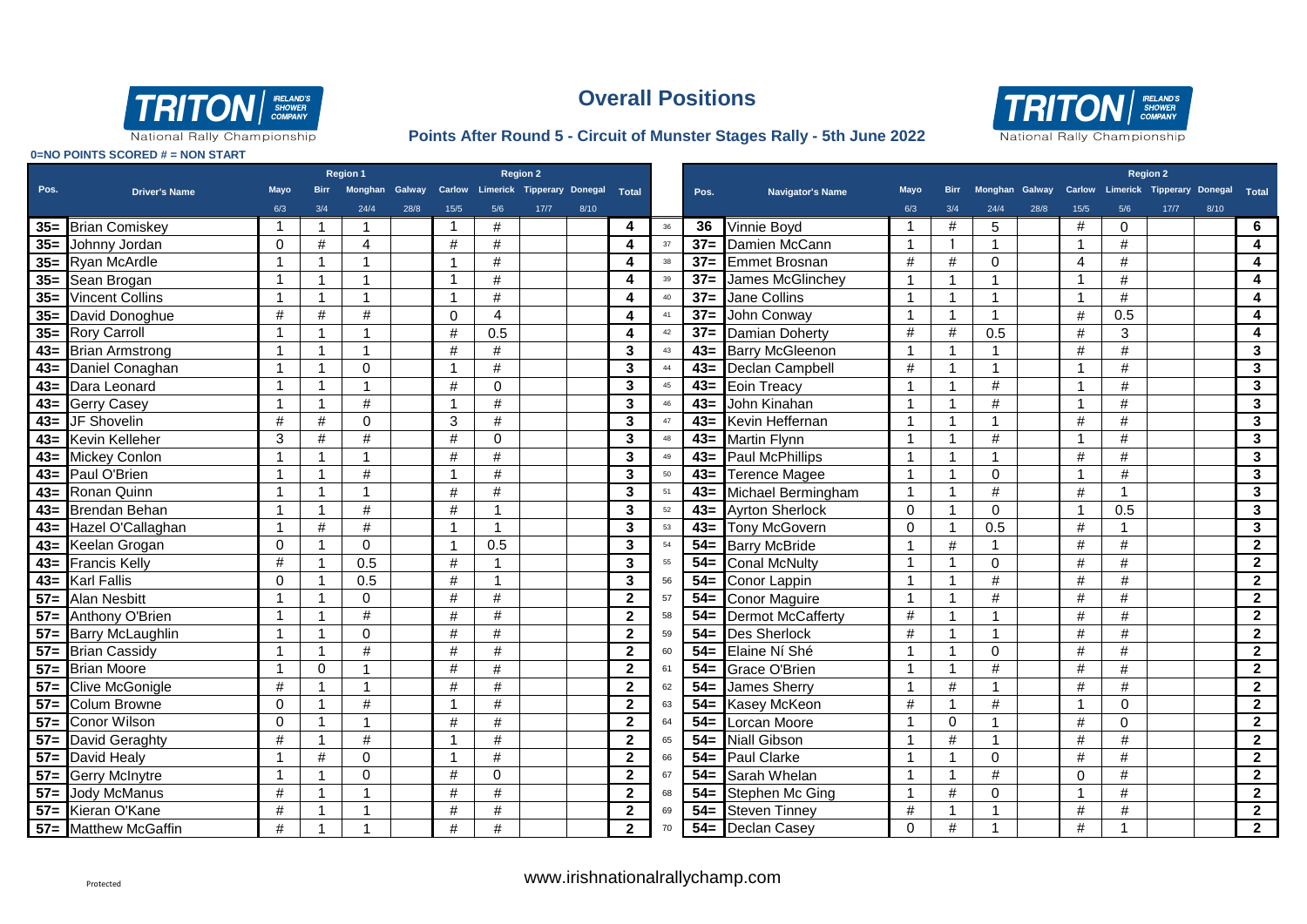



National Rally Championship

### **Points After Round 5 - Circuit of Munster Stages Rally - 5th June 2022**

|  | 0=NO POINTS SCORED # = NON START |  |  |
|--|----------------------------------|--|--|
|  |                                  |  |  |

|        |                        | <b>Region 1</b> |             |                |      | <b>Region 2</b>          |                                                        |      |      |                      |     |        |                         |          |                 |             |      |          | <b>Region 2</b>                                  |        |      |                         |
|--------|------------------------|-----------------|-------------|----------------|------|--------------------------|--------------------------------------------------------|------|------|----------------------|-----|--------|-------------------------|----------|-----------------|-------------|------|----------|--------------------------------------------------|--------|------|-------------------------|
| Pos.   | <b>Driver's Name</b>   | Mayo            | <b>Birr</b> |                |      |                          | Monghan Galway Carlow Limerick Tipperary Donegal Total |      |      |                      |     | Pos.   | <b>Navigator's Name</b> | Mayo     | <b>Birr</b>     |             |      |          | Monghan Galway Carlow Limerick Tipperary Donegal |        |      | Total                   |
|        |                        | 6/3             | 3/4         | 24/4           | 28/8 | 15/5                     | 5/6                                                    | 17/7 | 8/10 |                      |     |        |                         | 6/3      | 3/4             | 24/4        | 28/8 | 15/5     | 5/6                                              | $17/7$ | 8/10 |                         |
|        | 57= Michael Boyle      | #               | -1          | -1             |      | #                        | #                                                      |      |      | $\mathbf{2}$         | 71  | $54 =$ | <b>Jack Dalton</b>      | #        | -1              | #           |      | #        | -1                                               |        |      | $\overline{2}$          |
| $57=$  | <b>Michael Rodgers</b> | #               | -1          | #              |      | $\overline{1}$           | $\Omega$                                               |      |      | $\mathbf{2}$         | 72  | $54=$  | <b>Mark Reilly</b>      | #        | #               |             |      | #        | $\overline{1}$                                   |        |      | $\overline{2}$          |
|        | 57= Nigel Brennan      | -1              | #           | 1              |      | #                        | #                                                      |      |      | $\mathbf{2}$         | 73  | $54=$  | Sara McFadden           | 1        | $\Omega$        | #           |      | #        | -1                                               |        |      | $\overline{2}$          |
| $57 =$ | Patrick McHugh         | $\overline{1}$  |             | $\Omega$       |      | #                        | $\mathbf 0$                                            |      |      | $\mathbf{2}$         | 74  | $54=$  | James Flannigan         | 0.5      | $\overline{1}$  | $\Omega$    |      | #        | #                                                |        |      | $\overline{2}$          |
| $57 =$ | <b>Richard Whelan</b>  | -1              |             | #              |      | $\Omega$                 | $\#$                                                   |      |      | $\mathbf{2}$         | 75  | $54=$  | Pascal McCarney         | $\Omega$ | 1               | 0.5         |      | #        | $\#$                                             |        |      | $\overline{2}$          |
| $57=$  | Robbie Allen           | #               |             | #              |      | -1                       | $\mathbf 0$                                            |      |      | $\mathbf{2}$         | 76  | $54=$  | Ruthann O'Connor        | 0.5      | $\mathbf{1}$    | $\Omega$    |      | #        | #                                                |        |      | $\overline{2}$          |
| $57=$  | <b>Ryan Cauldwell</b>  | -1              |             | #              |      | #                        | $\#$                                                   |      |      | $\mathbf{2}$         | 77  | $54=$  | Darren Curran           | 1        | #               | #           |      | #        | 0.5                                              |        |      | $\overline{2}$          |
| $57=$  | Stephen Gallagher      | -1              | #           | 1              |      | #                        | #                                                      |      |      | $\overline{2}$       | 78  | $78 =$ | <b>Aidan Sweeney</b>    | 1        | #               | #           |      | #        | #                                                |        |      | -1                      |
| $57 =$ | <b>Timothy Duggan</b>  | -1              | #           | $\overline{1}$ |      | #                        | $\#$                                                   |      |      | $\overline{2}$       | 79  | $78 =$ | <b>Andy Hayes</b>       | #        | #               | #           |      |          | $\#$                                             |        |      | $\overline{\mathbf{1}}$ |
| $57 =$ | Aoife Raftery          | $\mathbf 0$     |             | #              |      | #                        |                                                        |      |      | $\mathbf{2}$         | 80  | $78 =$ | <b>Barry Attridge</b>   | #        | 1               | $\#$        |      | $\#$     | $\#$                                             |        |      |                         |
|        | 57= Gavin Sheill       | #               | $\#$        | $\#$           |      | $\overline{\phantom{a}}$ |                                                        |      |      | $\mathbf{2}$         | 81  | $78 =$ | <b>Ben Teggart</b>      | #        | $\overline{1}$  | #           |      | #        | $\mathbf 0$                                      |        |      | -1                      |
| $57 =$ | Keith McFadden         | -1              | $\#$        | $\#$           |      | $\#$                     |                                                        |      |      | $\overline{2}$       | 82  | $78 =$ | Ciaran Mcarron          | #        | $\overline{1}$  | #           |      | $\#$     | $\#$                                             |        |      | -1                      |
| $57-$  | Kevin Flanagan         | #               | #           | $\overline{1}$ |      | #                        |                                                        |      |      | $\mathbf{2}$         | 83  | $78=$  | Coin Duffy              | 1        | #               | #           |      | #        | #                                                |        |      | -1                      |
| $57 =$ | Pat Ryan               | #               | -1          | #              |      | #                        | $\blacktriangleleft$                                   |      |      | $\overline{2}$       | 84  | $78=$  | <b>Colin Blunt</b>      | 1        | #               | #           |      | #        | #                                                |        |      | -1                      |
| $57-$  | <b>Corey Eves</b>      | $\Omega$        | -1          | 0.5            |      | #                        | #                                                      |      |      | $\mathbf{2}$         | 85  | $78 =$ | <b>Conor Smith</b>      | $\Omega$ | $\mathbf 0$     | $\Omega$    |      | -1       | #                                                |        |      | -1                      |
| $57=$  | John Warren            | 0.5             | -1          | $\mathbf 0$    |      | #                        | #                                                      |      |      | $\mathbf{2}$         | 86  | $78=$  | Damien McKenna          | 1        | #               | #           |      | #        | #                                                |        |      | -1                      |
|        | 57= Michael Forde      | 0.5             | -1          | $\pmb{0}$      |      | $\#$                     | $\#$                                                   |      |      | $\mathbf{2}$         | 87  | $78 =$ | Darragh Smith           | $\Omega$ | $\overline{1}$  | #           |      | $\#$     | #                                                |        |      | -1                      |
|        | 57= Kyle McBride       | $\mathbf{1}$    | $\#$        | $\#$           |      | $\#$                     | 0.5                                                    |      |      | $\overline{2}$       | 88  | $78=$  | Derek Gibbs             |          | $\#$            | $\#$        |      | $\#$     | $\Omega$                                         |        |      | $\overline{\mathbf{1}}$ |
|        | 89 = Aaron McIntyre    | #               | #           | $\overline{1}$ |      | #                        | $\#$                                                   |      |      | $\blacktriangleleft$ | 89  | $78=$  | <b>Enda Gerety</b>      | #        | #               |             |      | #        | $\#$                                             |        |      | -1                      |
|        | 89= Andrew Gillespie   | $\Omega$        | $\#$        | $\overline{1}$ |      | #                        | #                                                      |      |      | $\mathbf{1}$         | 90  | $78=$  | <b>Eugene Doherty</b>   |          | $\overline{\#}$ | #           |      | #        | #                                                |        |      | $\overline{\mathbf{1}}$ |
|        | 89= Angus Johnson      |                 | $\Omega$    | $\#$           |      | #                        | $\#$                                                   |      |      | $\mathbf{1}$         | 91  | $78 =$ | <b>Gary Bolger</b>      | #        | 1               | #           |      | #        | $\#$                                             |        |      | -1                      |
|        | 89= Barry Cuffe        | $\overline{1}$  | #           | $\#$           |      | #                        | $\#$                                                   |      |      | $\blacktriangleleft$ | 92  | $78=$  | <b>Gary Byrne</b>       | #        | $\overline{1}$  | $\Omega$    |      | #        | #                                                |        |      | -1                      |
|        | 89= Brian O'Keeffe     | #               | #           | #              |      | -1                       | $\#$                                                   |      |      | $\blacktriangleleft$ | 93  | $78 =$ | George McMillen         |          | $\Omega$        | #           |      | #        | $\#$                                             |        |      | $\overline{\mathbf{1}}$ |
|        | 89= Colin O'Rourke     | $\Omega$        | #           | $\mathbf{1}$   |      | $\#$                     | $\#$                                                   |      |      | $\mathbf 1$          | 94  | $78=$  | Jason McCahill          |          | $\Omega$        | #           |      | #        | $\#$                                             |        |      | -1                      |
|        | 89= Craig Rahill       | $\mathbf 0$     | $\mathbf 0$ | $\Omega$       |      | - 1                      | #                                                      |      |      | $\mathbf 1$          | 95  | $78=$  | Joe McNulty             | #        | #               |             |      | #        | #                                                |        |      | $\mathbf{1}$            |
|        | 89= Dara Bonner        | -1              | $\Omega$    | $\Omega$       |      | #                        | $\#$                                                   |      |      | -1                   | 96  | $78=$  | John McCarthy           |          | $\#$            | #           |      | $\Omega$ | $\#$                                             |        |      | -1                      |
|        | 89 = Darragh Cairns    | #               | #           | $\overline{1}$ |      | #                        | $\#$                                                   |      |      | -1                   | 97  | $78 =$ | John Wallace            | #        | $\overline{1}$  | #           |      | $\#$     | $\#$                                             |        |      | -1                      |
|        | 89= Darren Hayes       | #               |             | #              |      | #                        | $\#$                                                   |      |      | $\mathbf{1}$         | 98  | $78 =$ | <b>Martin Connolly</b>  | #        | $\mathbf{1}$    | $\Omega$    |      | #        | $\#$                                             |        |      | $\overline{\mathbf{1}}$ |
|        | 89= David Moffett      | $\Omega$        | -1          | $\Omega$       |      | #                        | #                                                      |      |      | $\blacktriangleleft$ | 99  | $78 =$ | <b>Martin Harte</b>     | #        | $\overline{1}$  | #           |      | #        | #                                                |        |      | $\overline{\mathbf{1}}$ |
|        | 89= Domhnall Lennon    | $\overline{1}$  | #           | $\#$           |      | #                        | $\#$                                                   |      |      | $\mathbf{1}$         | 100 | $78 =$ | <b>Michael Coady</b>    | 1        | $\Omega$        | #           |      | $\Omega$ | $\Omega$                                         |        |      | $\overline{\mathbf{1}}$ |
|        | 89= Garry Bradley      | $\overline{1}$  | #           | #              |      | $\#$                     | $\#$                                                   |      |      | $\mathbf 1$          | 101 | $78 =$ | Nathan Maguire          | #        | $\overline{1}$  | #           |      | #        | $\#$                                             |        |      | $\overline{\mathbf{1}}$ |
|        | 89= Gordon Nimmo       | -1              | #           | #              |      | #                        | $\#$                                                   |      |      | $\mathbf{1}$         | 102 | $78 =$ | <b>Patrick Brides</b>   | $\Omega$ | $\overline{1}$  | $\Omega$    |      | #        | #                                                |        |      | $\mathbf 1$             |
|        | 89 = Greg Mc Groary    | -1              | #           | #              |      | #                        | #                                                      |      |      | $\mathbf 1$          | 103 | $78 =$ | Paul Maguire            |          | #               |             |      | #        | #                                                |        |      | $\overline{\mathbf{1}}$ |
| $89 =$ | <b>James McGreal</b>   | -1              | #           | #              |      | #                        | $\#$                                                   |      |      | $\mathbf 1$          | 104 | $78 =$ | Pauric O'Donnell        |          | #               | $\mathbf 0$ |      | #        | $\mathbf 0$                                      |        |      | $\mathbf 1$             |
|        | 89= Jamie Kelly        | #               |             | #              |      | #                        | #                                                      |      |      | $\mathbf 1$          | 105 |        | 78= Robert Nolan        | #        |                 | #           |      | #        | #                                                |        |      |                         |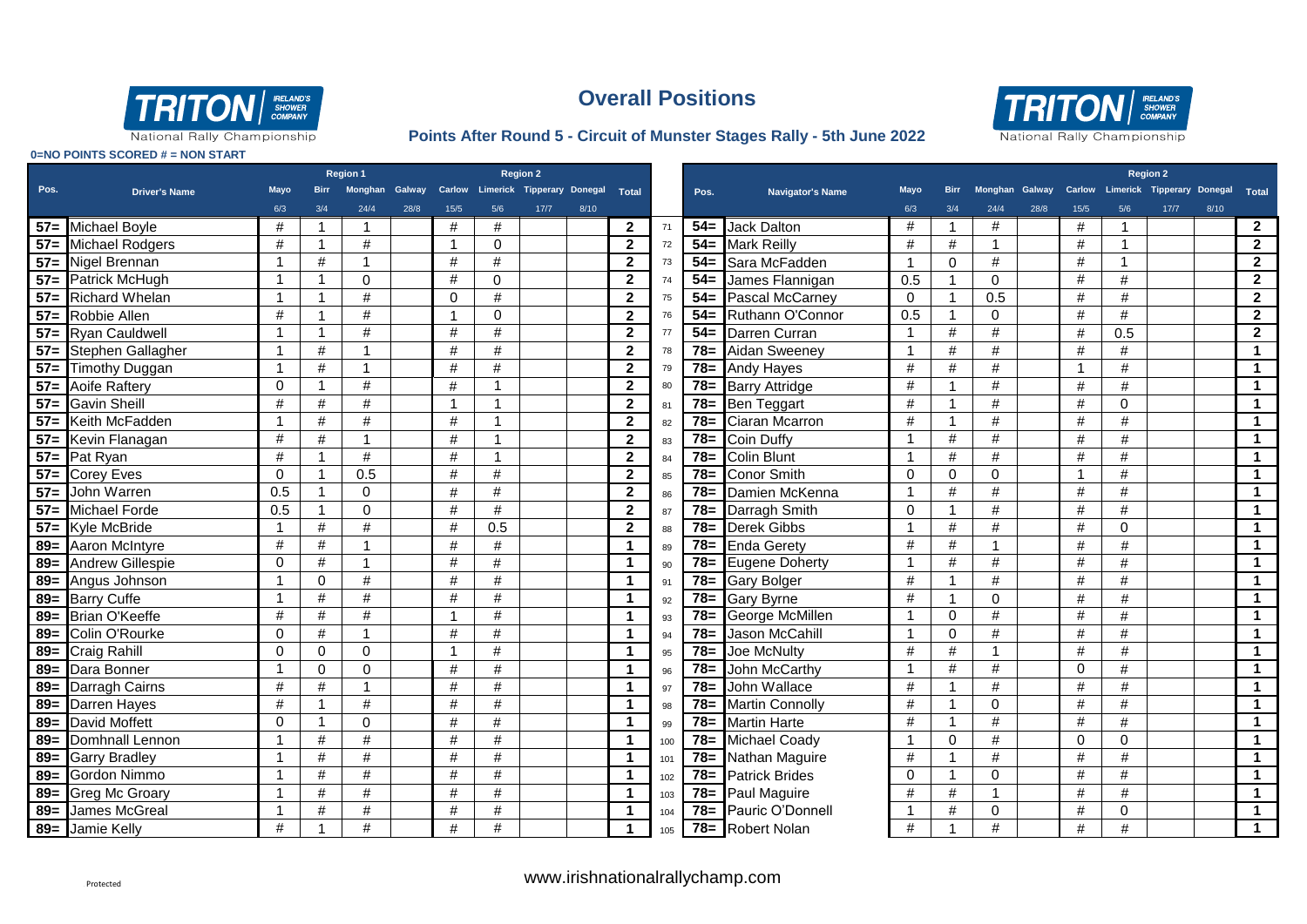

### **Points After Round 5 - Circuit of Munster Stages Rally - 5th June 2022**



|        |                       |                |                | Region 1       |      |                | <b>Region 2</b>                   |      |      |                |     |        |                         |                |              |                |      |               |                                  | <b>Region 2</b> |      |                         |
|--------|-----------------------|----------------|----------------|----------------|------|----------------|-----------------------------------|------|------|----------------|-----|--------|-------------------------|----------------|--------------|----------------|------|---------------|----------------------------------|-----------------|------|-------------------------|
| Pos.   | <b>Driver's Name</b>  | <b>Mayo</b>    | <b>Birr</b>    | Monghan Galway |      |                | Carlow Limerick Tipperary Donegal |      |      | Total          |     | Pos.   | Navigator's Name        | Mayo           | <b>Birr</b>  | Monghan Galway |      | <b>Carlow</b> | Limerick Tipperary Donegal Total |                 |      |                         |
|        |                       | 6/3            | 3/4            | 24/4           | 28/8 | 15/5           | 5/6                               | 17/7 | 8/10 |                |     |        |                         | 6/3            | 3/4          | 24/4           | 28/8 | 15/5          | 5/6                              | 17/7            | 8/10 |                         |
| $89 =$ | John Hayes            | #              | #              | #              |      | $\overline{1}$ | #                                 |      |      | $\mathbf 1$    | 106 | $78 =$ | Sean Hayde              |                | #            | #              |      | #             | $\#$                             |                 |      | $\blacktriangleleft$    |
| $89 =$ | John Lynch            | $\overline{1}$ | $\Omega$       | #              |      | $\Omega$       | #                                 |      |      | $\mathbf{1}$   | 107 | $78 =$ | <b>Shane Farrell</b>    | $\overline{1}$ | $\mathbf{0}$ | #              |      | #             | #                                |                 |      | $\blacktriangleleft$    |
| $89 =$ | Johno Doogan          | #              | -1             | #              |      | #              | $\#$                              |      |      | $\mathbf{1}$   | 108 | $78 =$ | Shane Gilhoooly         | 0              | #            | $\overline{1}$ |      | #             | $\#$                             |                 |      | $\blacktriangleleft$    |
|        | 89= Kenneth Ryan      | #              | -1             | $\#$           |      | #              | $\mathbf 0$                       |      |      | $\mathbf{1}$   | 109 | $78 =$ | Tommy O'Connor          | #              | -1           | #              |      | $\#$          | $\#$                             |                 |      | $\blacktriangleleft$    |
|        | 89 = Kevin McLaughlin | #              | $\#$           | $\#$           |      | $\overline{1}$ | $\#$                              |      |      | $\mathbf{1}$   | 110 | $78 =$ | <b>William Nolan</b>    |                | $\#$         | $\#$           |      | $\#$          | $\#$                             |                 |      | $\mathbf 1$             |
|        | 89= Lee Hasting       | #              | $\mathbf 0$    | $\overline{1}$ |      | $\#$           | $\#$                              |      |      | $\mathbf{1}$   | 111 | $78 =$ | Zoe Nimmo               | $\overline{1}$ | #            | #              |      | $\#$          | $\#$                             |                 |      | $\blacktriangleleft$    |
|        | 89= Matthew Boyle     | #              | $\overline{1}$ | $\Omega$       |      | #              | $\#$                              |      |      | $\mathbf{1}$   | 112 | $78 =$ | Jonathan Kelly          | #              | $\mathbf 0$  | $\#$           |      | $\#$          | $\overline{\mathbf{1}}$          |                 |      | $\blacktriangleleft$    |
|        | 89= Michael Cahill    | $\Omega$       |                | $\Omega$       |      | $\#$           | $\#$                              |      |      | $\mathbf{1}$   | 113 | $78 =$ | Ken Blanche             | $\#$           | $\#$         | #              |      | $\#$          | $\overline{ }$                   |                 |      | $\mathbf{1}$            |
|        | 89= Padraig Coll      | $\overline{1}$ | $\#$           | #              |      | $\#$           | $\#$                              |      |      | $\mathbf{1}$   | 114 | $78=$  | <b>Sean Marsh</b>       | $\#$           | $\#$         | $\#$           |      | $\#$          | $\overline{1}$                   |                 |      | $\mathbf{1}$            |
|        | 89= Paidi Hamill      | #              | -1             | #              |      | $\#$           | $\#$                              |      |      | $\mathbf{1}$   | 115 | $78 =$ | Aishling McArdle        | $\mathbf 0$    | $\mathbf 0$  | $\#$           |      | 0.5           | $\mathbf 0$                      |                 |      | $\mathbf{1}$            |
|        | 89= Paul Manton       | -1             | $\#$           | #              |      | $\#$           | $\mathbf 0$                       |      |      | $\mathbf{1}$   | 116 |        | Alistair Wyllie         | $\#$           | $\mathbf 0$  | $\#$           |      | $\#$          | $\#$                             |                 |      | $\mathbf 0$             |
|        | 89= Peter Wilson      | $\overline{1}$ | $\#$           | #              |      | $\Omega$       | $\#$                              |      |      | $\mathbf{1}$   | 117 |        | <b>Barry McLaughlin</b> | $\mathbf 0$    | $\#$         | #              |      | $\#$          | #                                |                 |      | $\mathbf 0$             |
|        | 89= Quentin Park      | $\overline{1}$ | $\Omega$       | $\#$           |      | $\#$           | $\#$                              |      |      | $\mathbf{1}$   | 118 |        | <b>Bernard Farrell</b>  | $\Omega$       | $\#$         | #              |      | $\#$          | $\#$                             |                 |      | $\mathbf 0$             |
|        | 89 = Shane Maguire    | #              | #              | $\mathbf 1$    |      | $\#$           | $\#$                              |      |      | $\mathbf{1}$   | 119 |        | <b>Brian Commons</b>    | $\#$           | $\mathbf{0}$ | #              |      | $\#$          | $\#$                             |                 |      | $\mathbf 0$             |
|        | 89= Shane Quinn       | $\Omega$       | -1             | $\Omega$       |      | #              | $\#$                              |      |      | $\mathbf{1}$   | 120 |        | Caolan Gaffney          | $\Omega$       | $\#$         | $\#$           |      | $\#$          | $\#$                             |                 |      | $\mathbf 0$             |
| $89 =$ | Thomas Lynch          | #              | $\Omega$       | #              |      | $\overline{1}$ | #                                 |      |      | $\mathbf{1}$   | 121 |        | Domhnall Lennon         | $\#$           | $\mathbf{0}$ | #              |      | #             | #                                |                 |      | $\mathbf 0$             |
| $89 =$ | Joseph Kelly          | $\Omega$       | #              | #              |      | #              | $\overline{1}$                    |      |      | $\mathbf{1}$   | 122 |        | Eugene Cronin           | #              | $\mathbf{0}$ | #              |      | #             | #                                |                 |      | $\mathbf 0$             |
| $89 =$ | <b>Kevin Cole</b>     | $\Omega$       | #              | #              |      | #              | $\overline{1}$                    |      |      | $\mathbf{1}$   | 123 |        | James Flood             | $\mathbf 0$    | #            | #              |      | #             | #                                |                 |      | $\mathbf 0$             |
| $89 =$ | Pat Kelly             | #              | 0              | #              |      | #              | $\mathbf{1}$                      |      |      | $\mathbf{1}$   | 124 |        | Joseph O'Brien          | #              | #            | #              |      | #             | #                                |                 |      | $\mathbf 0$             |
|        | 89= Hugh Sheehan      | #              | $\#$           | #              |      | $\#$           | $\overline{1}$                    |      |      | $\overline{1}$ | 125 |        | Keith McConnon          | $\mathbf 0$    | $\mathbf 0$  | $\mathbf 0$    |      | $\#$          | $\mathbf 0$                      |                 |      | $\mathbf 0$             |
|        | 89= Des Lyons         | $\mathbf 0$    | $\mathbf 0$    | $\#$           |      | 0.5            | $\mathbf 0$                       |      |      | $\mathbf{1}$   | 126 |        | <b>Martin Byrne</b>     | $\mathbf 0$    | $\#$         | $\#$           |      | $\#$          | $\#$                             |                 |      | $\mathbf 0$             |
|        | <b>Brian Lavelle</b>  | $\#$           | $\#$           | #              |      | $\#$           | $\frac{1}{2}$                     |      |      | $\mathbf 0$    | 127 |        | Niamh Hassett           | $\#$           | $\#$         | $\#$           |      | $\#$          | $\#$                             |                 |      | $\overline{\mathbf{0}}$ |
|        | <b>Cathal Martley</b> | #              | $\Omega$       | #              |      | $\#$           | $\frac{1}{2}$                     |      |      | $\mathbf 0$    | 128 |        | Rachel McCullough       | $\#$           | $\#$         | $\Omega$       |      | #             | $\#$                             |                 |      | $\mathbf 0$             |
|        | Colin Flanagan        | $\mathbf 0$    | $\#$           | #              |      | $\#$           | $\frac{1}{2}$                     |      |      | $\mathbf 0$    | 129 |        | Rory Kennedy            | #              | $\mathbf 0$  | $\#$           |      | #             | #                                |                 |      | $\overline{\mathbf{0}}$ |
|        | Danny McCormack       | 0              | $\#$           | #              |      | #              | #                                 |      |      | $\mathbf 0$    | 130 |        | <b>Shane Byrne</b>      | $\mathbf 0$    | $\#$         | #              |      | #             | $\#$                             |                 |      | $\mathbf 0$             |
|        | Darragh McNern        | $\Omega$       | #              | #              |      | #              | $\#$                              |      |      | $\mathbf 0$    | 131 |        | Stephen Joyce           | $\Omega$       | #            | #              |      | #             | #                                |                 |      | $\mathbf 0$             |
|        | Dermot Cannon         | #              | #              | #              |      | #              | $\#$                              |      |      | $\mathbf 0$    | 132 |        | Terry Walkinshaw        | $\Omega$       | #            | $\#$           |      | #             | $\#$                             |                 |      | $\mathbf 0$             |
|        | <b>Dermot Hassett</b> | #              | #              | #              |      | #              | #                                 |      |      | $\mathbf 0$    | 133 |        | <b>Trevor Graham</b>    | $\Omega$       | $\#$         | #              |      | $\#$          | #                                |                 |      | $\mathbf 0$             |
|        | Dylan O'Donoghue      | $\Omega$       | $\#$           | #              |      | #              | $\#$                              |      |      | $\mathbf 0$    | 134 |        |                         |                |              |                |      |               |                                  |                 |      | $\mathbf 0$             |
|        | <b>Garry Jennings</b> | #              | $\Omega$       | #              |      | #              | $\#$                              |      |      | $\mathbf 0$    | 135 |        |                         |                |              |                |      |               |                                  |                 |      | $\mathbf 0$             |
|        | Jack Maguire          | $\Omega$       | $\Omega$       | $\Omega$       |      | #              | $\Omega$                          |      |      | $\mathbf 0$    | 136 |        |                         |                |              |                |      |               |                                  |                 |      | $\mathbf 0$             |
|        | James Cassidy         | #              | $\Omega$       | #              |      | #              | $\#$                              |      |      | $\mathbf 0$    | 137 |        |                         |                |              |                |      |               |                                  |                 |      | $\mathbf 0$             |
|        | John O'Rourke         | #              | 0              | #              |      | #              | #                                 |      |      | $\mathbf 0$    | 138 |        |                         |                |              |                |      |               |                                  |                 |      | $\mathbf 0$             |
|        | Johnny Armstrong      | #              | #              | $\mathbf 0$    |      | #              | $\#$                              |      |      | $\mathbf 0$    | 139 |        |                         |                |              |                |      |               |                                  |                 |      | $\mathbf 0$             |
|        | Pauric Gillespie      | $\Omega$       | #              | $\#$           |      | #              | #                                 |      |      | $\mathbf 0$    | 140 |        |                         |                |              |                |      |               |                                  |                 |      |                         |